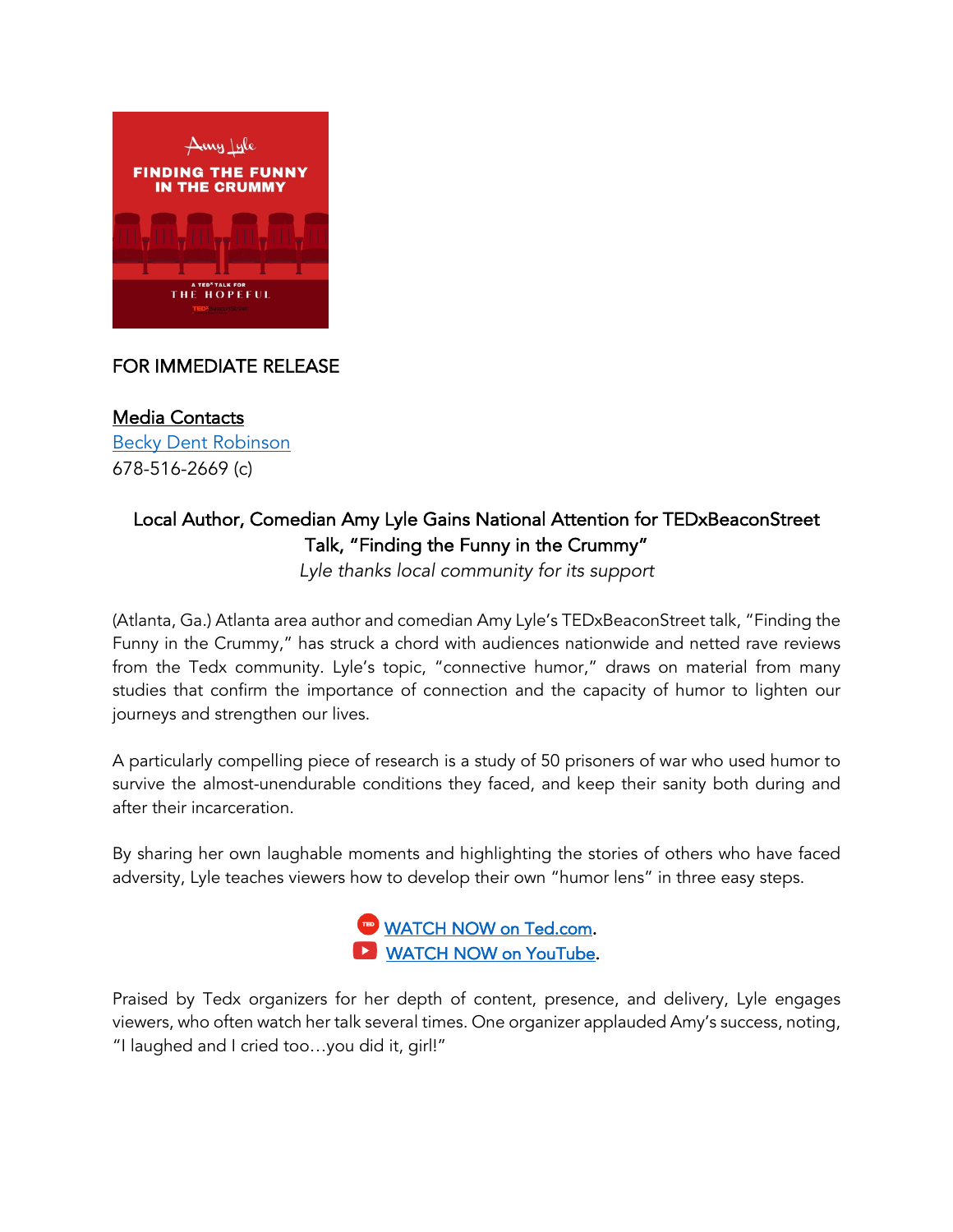"Amy Lyle, through her brilliant exploration of connective humor, quickly establishes a bond with audiences that allows them to relax, laugh, and learn," said Eric Reid of The Success Coaching System and Tedx coach. "Most importantly, Amy reminds us how to connect through our commonality, that we are all slightly flawed beings and it is our flaws that allow us to learn and laugh and connect with each other at the deepest level. Amy is a humorist in the truest sense of the word."

"Connective humor heals us, bonds us, and affiliates us," Lyle explains. "People who laugh together like each other more. It boosts our sense of connection and perceived similarity.

"I'm filled with gratitude to have been invited by TEDXBeaconStreet and for the outstanding support provided by their entire team," Lyle added. "I'd like to thank my community of supporters. Thank you to The Punchline Comedy Club in Atlanta, Doug LaBlanc and his production team, and to my close friends and family who attended the talk at Punchline, due to the live event being canceled in Boston due to COVID. I'm hoping the message of learning to see the funny in the not-so-funny will resonate and give people some much-needed relief, especially during this pandemic."

Lyles' TEDx message on "Connective Humor" can be viewed by visiting https://www.ted.com/talks/amy\_lyle\_finding\_the\_funny\_in\_the\_crummy.



## About Amy Lyle

From a violent, rage-filled childhood in Appalachia, to a career as a recruiter for a Fortune 1000 company, best-selling author, comedian and talk show host  $\Delta my$  Lyle has honed her ability to appreciate the many instances of the absurd, the ironic, and the ridiculous that life offers up each day. By choosing to acknowledge the insanity and share the laughter, she connects with people over those things many of us would rather not talk about.

Actively seeking and celebrating humor has been a lifesaver for Lyle. She is a frequent speaker on "connective humor," a term she coined to describe the power of shared humor to heal and bond us as a people.